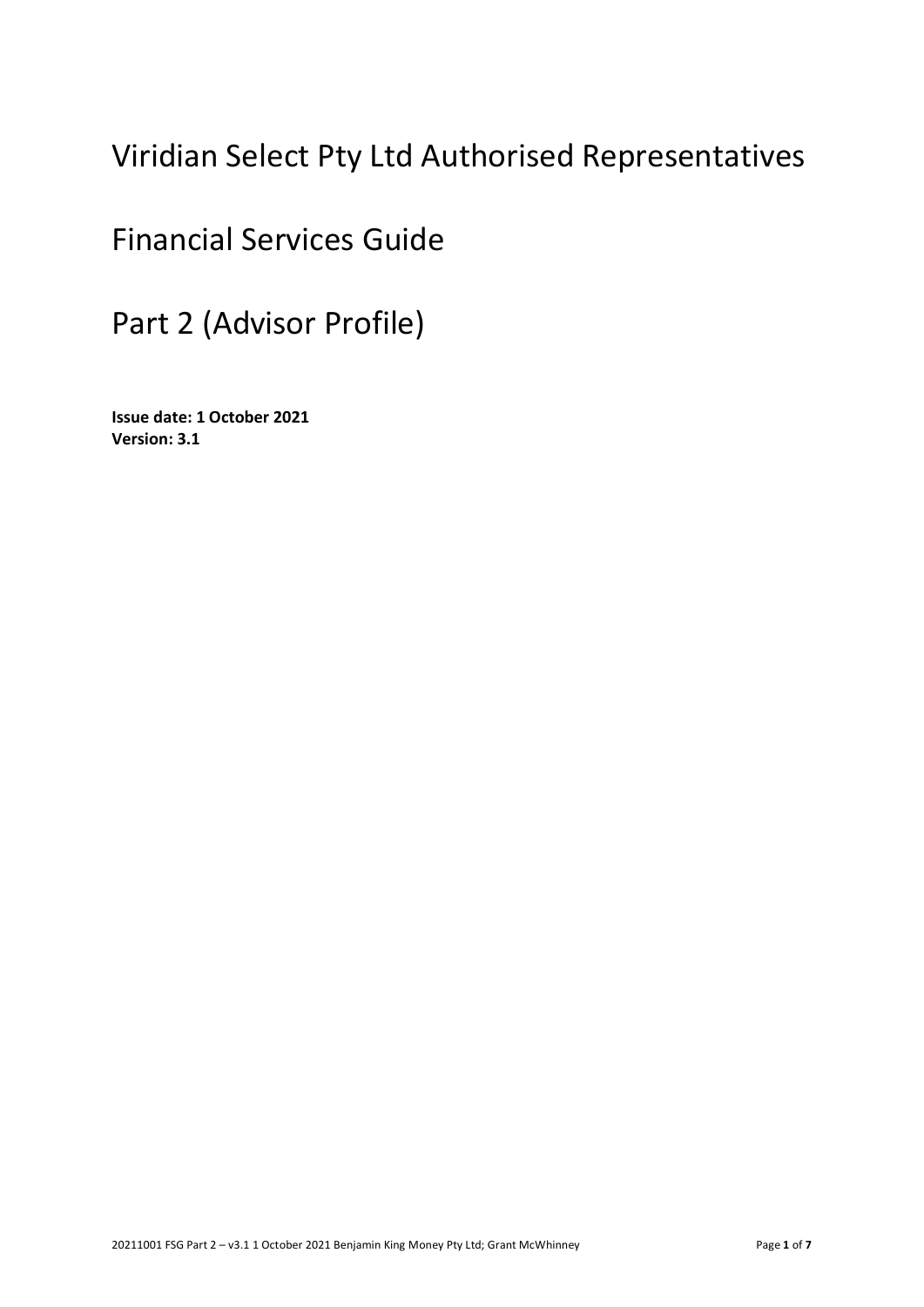## **About this document**

This Viridian Select Pty Ltd Authorised Representatives Financial Services Guide (**FSG**) is made up of two documents:

- Financial Services Guide Part 1 (General), (**Part 1**); and
- Financial Services Guide Part 2 (Advisor Profile), (**Part 2**).

The FSG is comprised of Part 1 and Part 2 and these documents should be read together. This document is Part 2.

Viridian Select Pty Ltd (**Viridian Select** or **Licensee**), ABN 41 621 447 345, holds Australian financial services licence (**AFSL**) number 515 762 and has authorised the Corporate Authorised Representative and the individual Authorised Representative(s) identified in this Part 2 of the FSG to distribute this FSG to retail clients.

The licensee's contact details are:

Viridian Select Pty Ltd ABN 41 621 447 345 Australian Financial Services Licence 515762 Level 17, 120 Collins Street Melbourne VIC 3000,

Phone: 1300 84 74 34 Email: [enquiries@viridianselect.com.au](mailto:enquiries@viridianselect.com.au) Website: viridianselect.com.au

This FSG provides you with important information about Viridian Select and its Corporate Authorised Representatives and individual Authorised Representatives (**Advisors**), who will provide you with the financial services described in this FSG.

Part 1 of this FSG contains important information about:

- Viridian Select and the financial services that Viridian Select is authorised to provide
- the process which Viridian Select and its Advisors follow to provide financial services
- how Viridian Select and its Advisors and associates are paid
- any arrangements which may influence Viridian Select and its Advisors advice to you
- how Viridian Select and its Advisors protect your privacy, and
- who you can contact if you have a complaint or if you are not satisfied with the services or advice provided

Part 2 of this FSG is the Advisor Profile and includes specific information about the Corporate Authorised Representative and individual Authorised Representative Advisors who may provide services to you. This Part 2 includes information about the services your Corporate Authorised Representative and Advisor are authorised to provide on behalf of Viridian Select, the Advisor's experience, qualifications and professional memberships and more detailed information about how your Corporate Authorised Representative and Advisor are paid.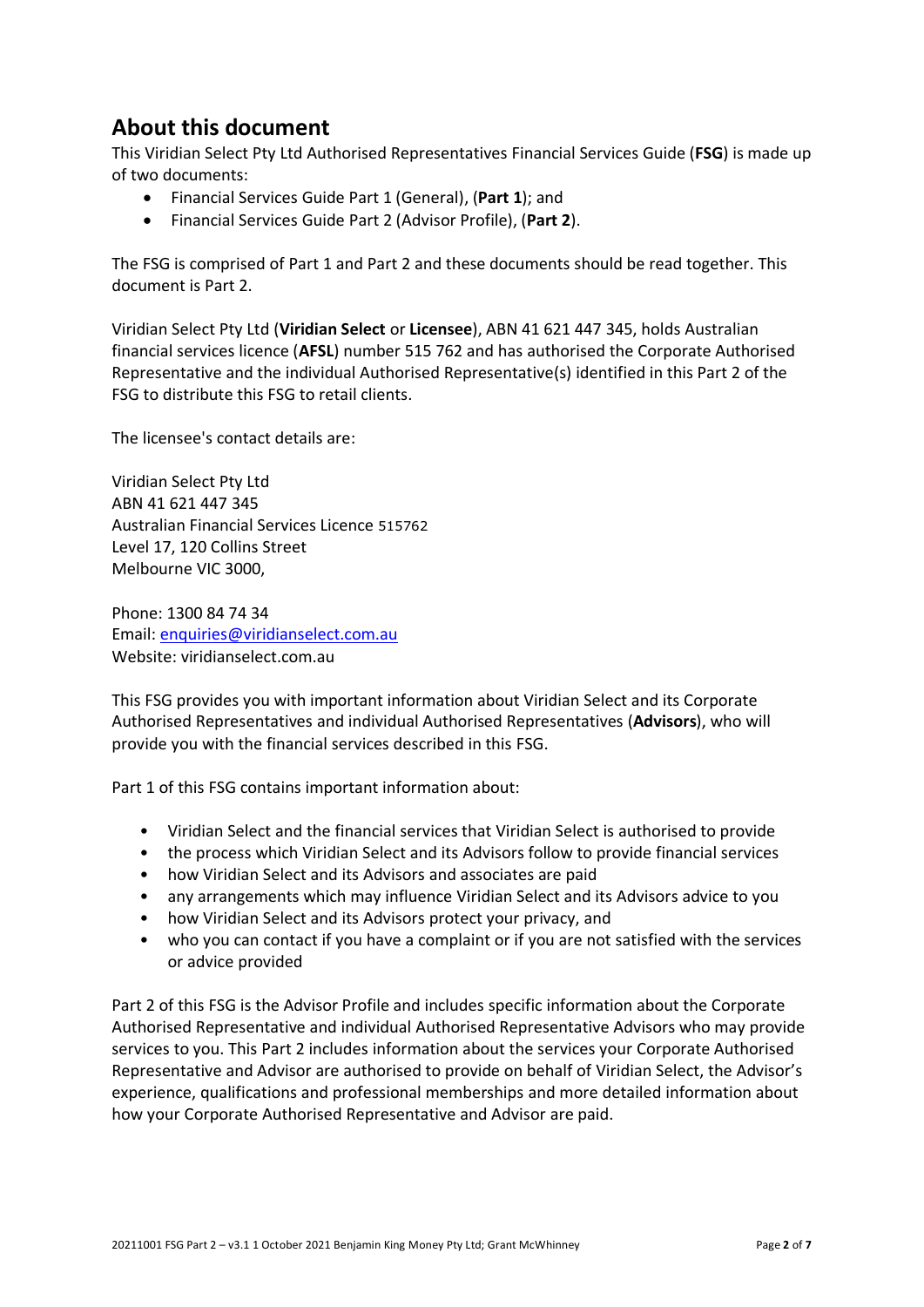#### **Who are your Advisors?**

Your Advisors are Benjamin King Money Wealth Pty Ltd, ABN (50 106 926 470), 328688 a Corporate Authorised Representative of Viridian Select, and Grant McWhinney, 333637. Each Advisor is an Authorised Representative of Viridian Select.

In this document, the terms 'I', 'me', 'us', 'we' and 'our' refer to Benjamin King Money Wealth Pty Ltd and Grant McWhinney. In this document, the term 'Advisor' refers generally to Viridian Select's individual Authorised Representatives and Corporate Authorised Representatives.

# **What experience, professional memberships and qualifications do your Advisors have?**

Grant McWhinney Authorised representative number: 333637

Grant has extensive experience in the financial services industry and has the following qualifications, professional memberships and industry experience:

- Diploma of Financial Services (Financial Planning)
- Graduate Diploma of Business Administration
- Bachelor of Science
- SMSF accredited

#### **Do your Advisors have any associations and relationships?**

Grant McWhinney has an association with Benjamin King Money Wealth Pty Ltd (ABN 50 106 926 470) as an employee. Fees and commissions are paid to Benjamin King Money Wealth Pty Ltd by Viridian Select. Benjamin King Money Wealth Pty Ltd is also a Corporate Authorised Representative of Viridian Select and is not a related company of Viridian Select. Benjamin King Money Wealth Pty Ltd, Authorised Representative number is 328688.

## **What areas are your Advisors authorised to provide advice on?**

Benjamin King Money Wealth Pty Ltd is authorised by Viridian Select to provide financial product advice and to deal in financial products, in relation to retail or wholesale clients.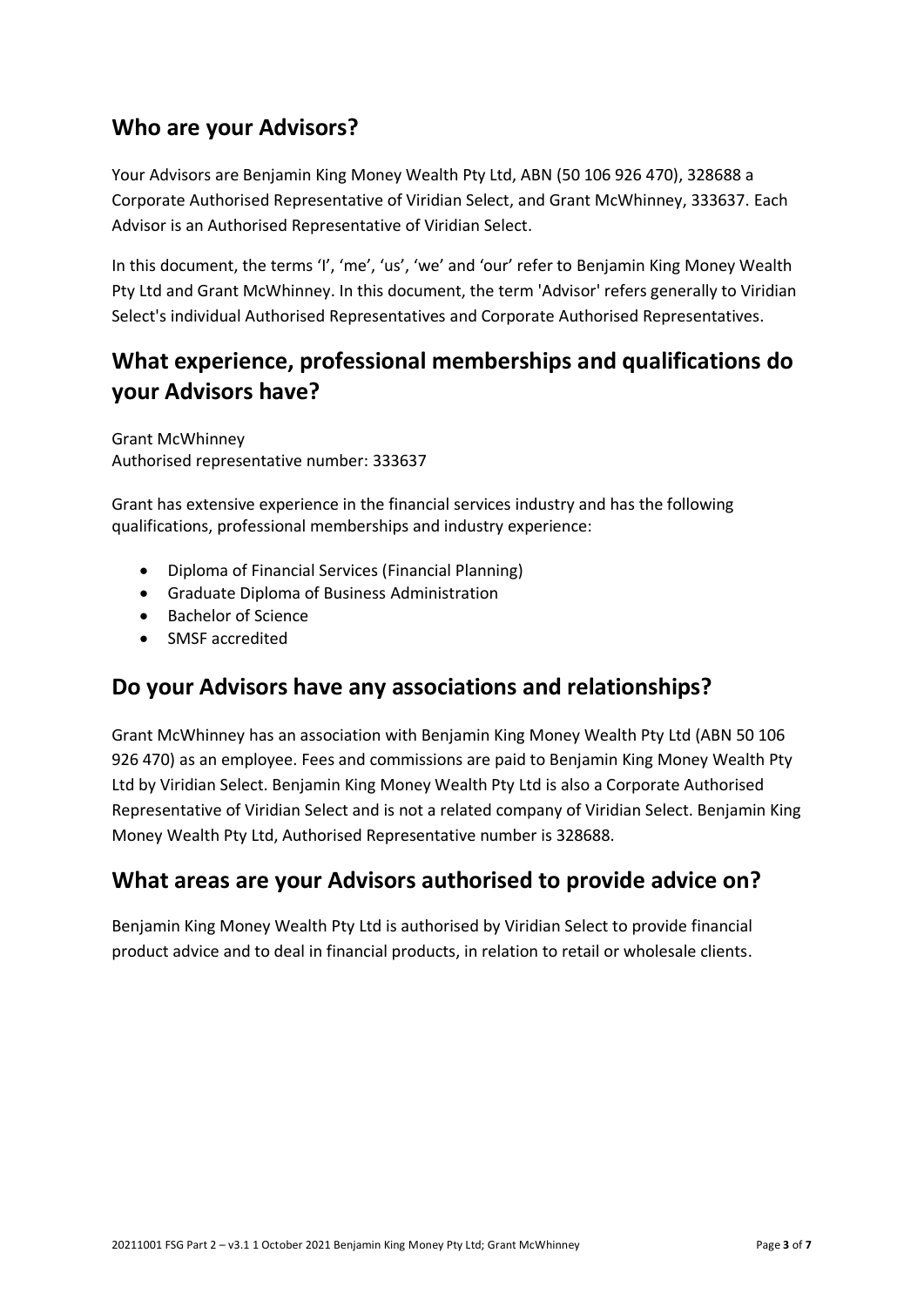Grant McWhinney is authorised by Viridian Select to provide financial product advice and to deal in financial products, in relation to retail or wholesale clients, including in relation to the following financial products:

- basic and non-basic deposit and payment products
- debentures, stocks or bonds issued or proposed to be issued by a government
- life products
- interests in managed investment schemes (including investor directed portfolio services)
- retirement savings accounts
- superannuation (including Self-Managed Superannuation Funds (SMSFs))
- securities

When your Advisor provides these services to you, they will be providing financial product advice and dealing in the classes of financial products listed above as Authorised Representatives of Viridian Select (authorised under Viridian Select's AFSL number 515 762). When your Advisor provides financial services, they will act for you and not for product issuers or other Viridian Group entities.

# **Are there any services your financial Advisors are not authorised to provide?**

Grant McWhinney is not authorised to provide the following:

- derivatives (including warrants)
- MDA services

You can ask for a referral for any of these services. If we receive a specific fee for this referral, it will be explained below under the heading: 'Will your financial Advisor be paid when making a referral'. It will also be disclosed in an advice document such as a Statement of Advice (**SOA**) or Record of Advice (**ROA**), if I provide you with personal advice.

#### **How can you provide instructions to us?**

You may provide instructions to us by using any of the contact details provided in the Contact Us section.

#### **Privacy Statement**

In addition to the information provided in Part 1 of the FSG on how we collect, hold, use and disclose your personal information, and how we manage this information, further details around privacy are available on Viridian Select's website viridianselect.com.au.

## **Complaints handling**

Please contact your Advisor to discuss your complaint. Our complaints handling process is outlined in more detail in Part 1 of this FSG.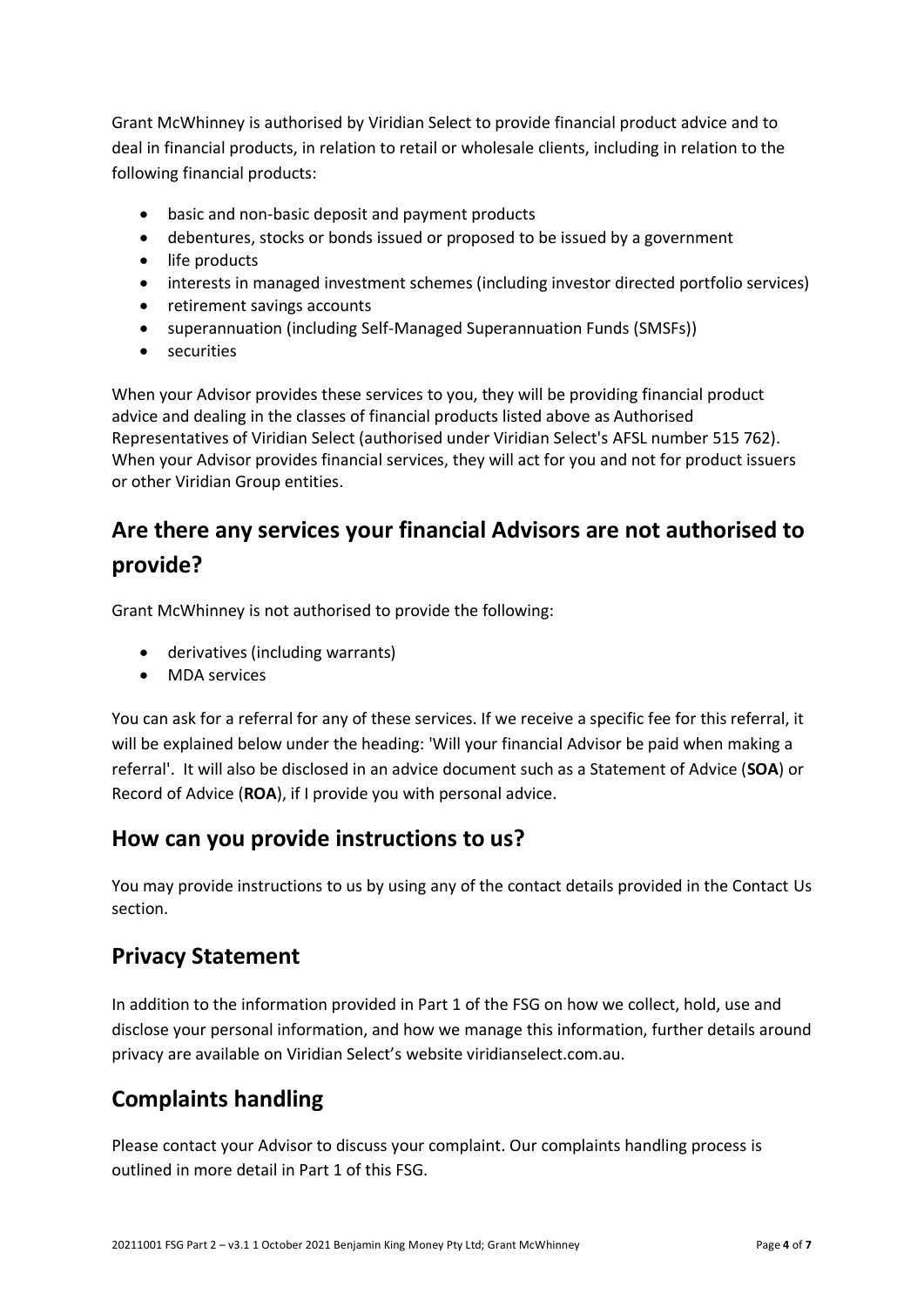## **How will your financial Advisor be paid for the services provided?**

Grant McWhinney is an employee of Benjamin King Money Wealth Pty Ltd. Benjamin King Money Wealth Pty Ltd pays its employees a salary plus superannuation. Benjamin King Money Wealth Pty Ltd also retains the discretion to give Advisors additional benefits which may be based on meeting professional or compliance standards and/or performance against financial or non-financial performance objectives. These additional benefits may be in the form of further payments (such as bonuses) or may be non-monetary benefits (such as opportunities to undertake further study).

We may also receive other benefits as detailed below under the headings: 'What other benefits do your financial Advisors receive?' and 'Will your financial Advisor be paid when making a referral?'

## **What is your financial fee structure?**

As part of detailed financial advice and financial services, there are costs to you at various stages of the process. Before making any recommendations, we will discuss and agree the fees with you.

#### **Advice Fees**

We charge fees for the preparation and presentation of our advice. These fees are based on your individual circumstances, the complexity involved in your situation and the time it takes to prepare personal financial advice for you. As a guide our Advice Fees for the preparation of a Statement of Advice range between \$2,200 and \$11,000 (incl. GST) and vary depending on whether or not you agree to implement our advice. Advice Fees will be detailed in full in your SOA or ROA.

#### **Implementation Fees**

We may charge fees for the implementation of our advice or for arranging transactions on your behalf without advice (such as when we provide an 'execution only' service). Implementation Fees are based on your individual circumstances, the complexity involved in your situation and the value of your portfolio. The Implementation Fees will generally be between \$550 and \$2,200 (incl. GST) and will be charged after we provide our implementation or transaction services. We will discuss these fees with you and gain your agreement to the fees before we provide you with our services. Implementation Fees will be detailed in full in your SOA or ROA.

#### **Fixed Term Service Agreement Advice Fees**

If you elect to receive advice services from your advisor, we will agree to the arrangements with you via a Fixed Term Service Agreement for a period of up to 12 months. Fees to provide advice services will generally be a fixed fee between 0.44% and 1.10% per 12 month period(incl. GST) of the value of the funds under advice based on the complexity, number of contacts during the year and time required. Fees will be agreed with you and you may generally choose to pay the Fixed Term Service Agreement Advice Fee annually or monthly.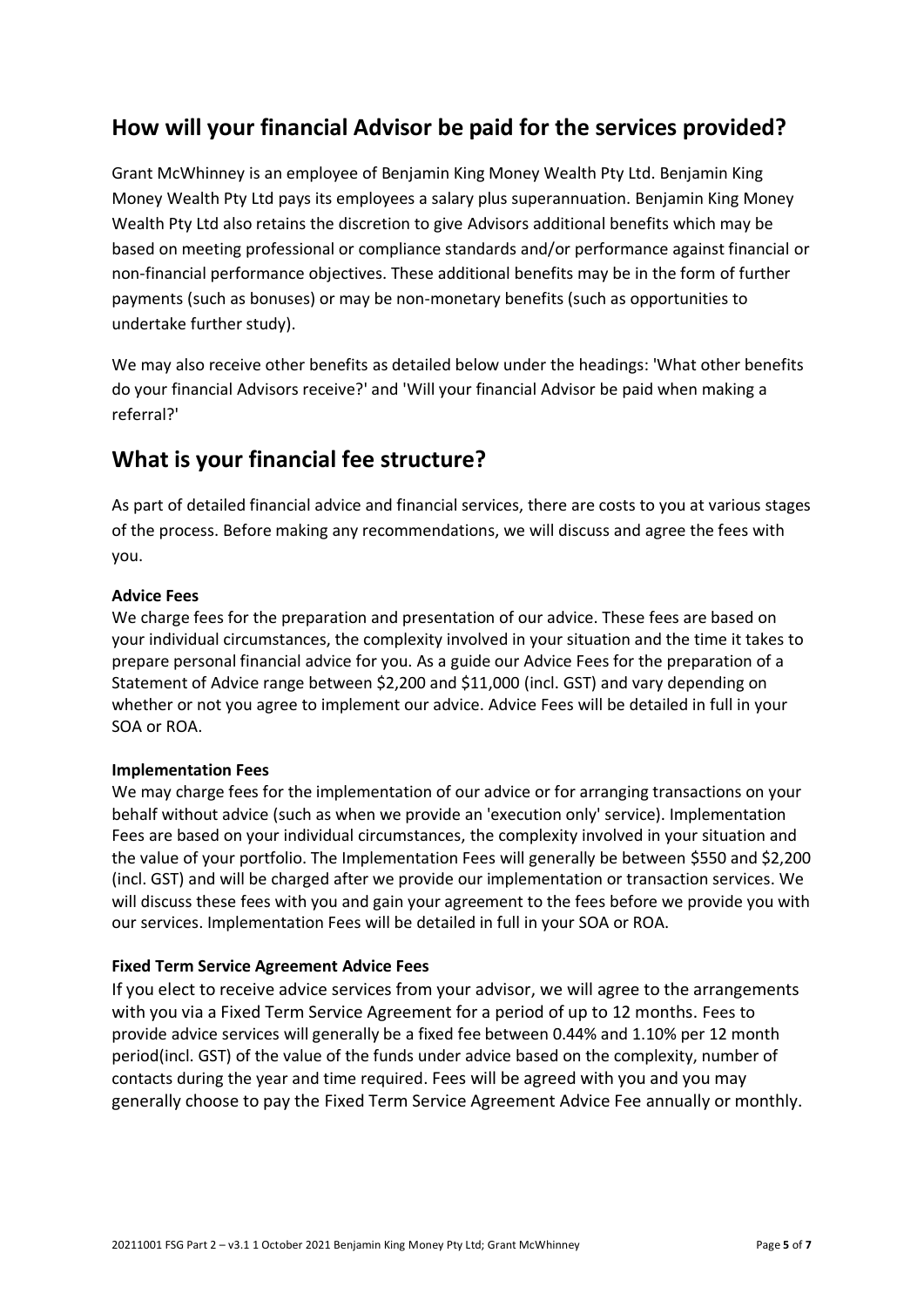#### **Infinity Asset Management (only where you are recommended or use this product)**

A separate fee is charged by IAM in relation to SMA services. This fee is a percentage of your portfolio and generally will not exceed 0.275% p.a. (incl. GST), calculated on the average daily balance for the month of your portfolio. For example, if the average daily balance of your SMA portfolio for each month in a year is \$100,000, you will be charged an amount of up to \$23 for each month, or up to \$275 over a 12 month period. This will be in addition to any other fees agreed via a Fixed Term Service Agreement.

We may also receive the following commissions if we provide advice about new or existing life insurance policies. Remuneration in relation to life insurance is set out in FSG Part 1.

# **What amounts does the licensee and other related entities receive for financial services?**

Benjamin King Money Wealth Pty Ltd employs the Individual Authorised Representatives.

Benjamin King Money Wealth Pty Ltd pays a licensee fee to Viridian Select to cover the administration, support and licensee services that Viridian Select provides to it. This arrangement allows Benjamin King Money Wealth Pty Ltd to maintain our authorisations to provide financial services and allows Benjamin King Money Wealth Pty Ltd to access Viridian Select's administration and support services. These payments are made by Benjamin King Money Wealth Pty Ltd and are not charged as a separate fee to you.

Under an arrangement with Viridian Select, up to 100% of the fees and commissions payable in connection with the financial products or services we provide are collected by Viridian Select and passed on to Benjamin King Money Wealth (except Separately Managed Account (**SMA**) service fees which are paid to IAM and referral fees which may be paid directly to us). The fees and commissions payable in connection with our services are detailed above under the heading 'What is your financial fee structure?'.

Benjamin King Money Wealth Pty Ltd is also owned by its employees and DFK Benjamin King Money Pty Ltd and its employees. These shareholdings entitle Benjamin King Money Wealth Pty Ltd employees and DFK Benjamin King Money Pty Ltd employees to corresponding percentages of the annual profits generated by Benjamin King Money Wealth Pty Ltd.

## **What other benefits do your financial Advisors receive?**

In addition to the remuneration detailed above, we may also receive other benefits and entitlements as detailed below:

• From time to time we may accept alternative forms of remuneration from product providers or other parties (up to a value of \$300), such as hospitality or support connected with our professional development (e.g. training or sponsorship to attend conferences).